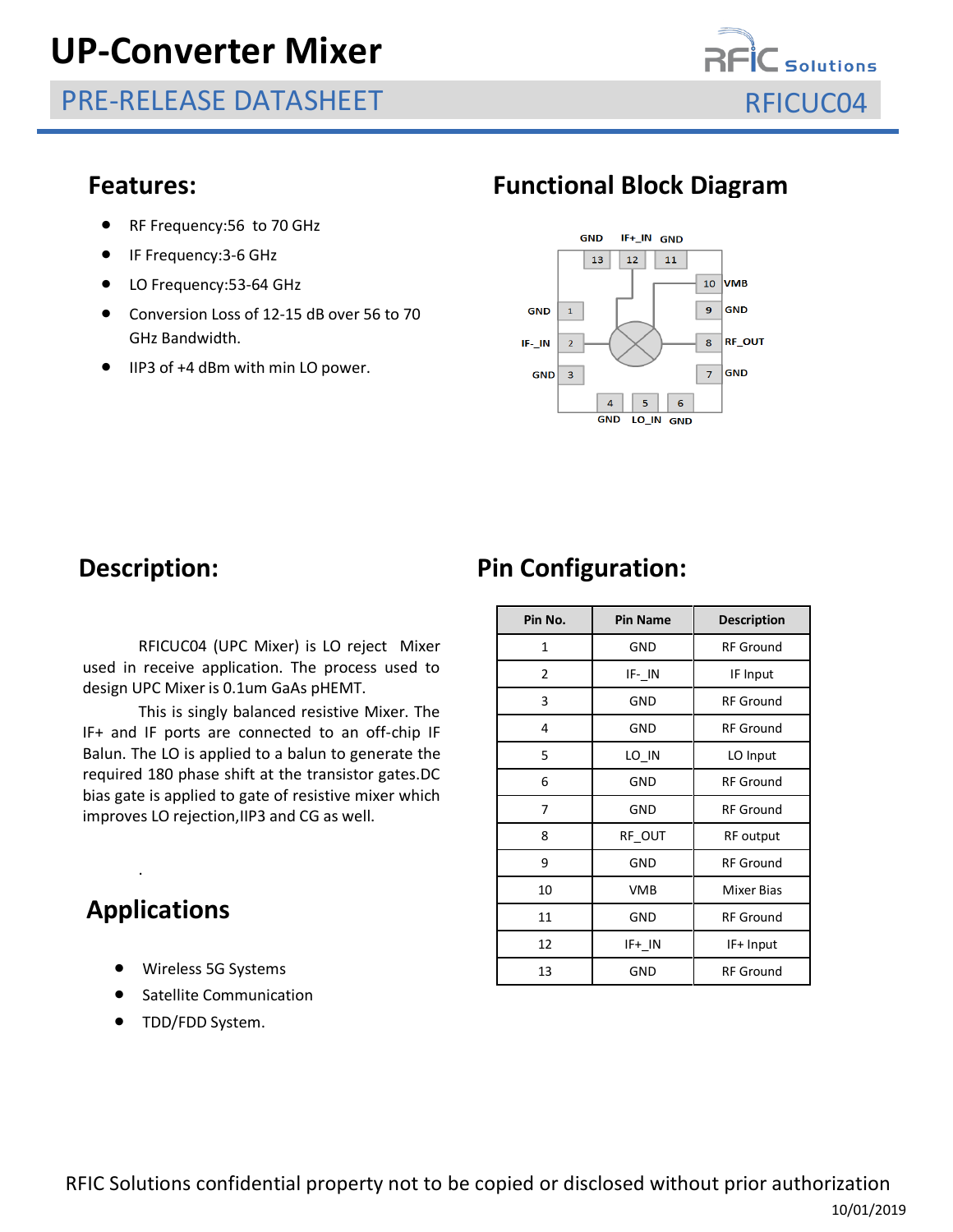$\vec{E}$  Solutions

### **Electrical Specification:**

The electrical specifications apply at TA=+25°C in a 50Ω system. Typical data shown is for a down conversion application with a +12dBm sine wave LO input and a mixer bias of -0.5 V.

| Parameter                                                                            | <b>Test Condition</b> | Min   | <b>Typ</b>               | <b>Max</b> | Unit |
|--------------------------------------------------------------------------------------|-----------------------|-------|--------------------------|------------|------|
| RF (Port 1) Frequency Range                                                          |                       | 56    |                          | 70         | GHz  |
| LO (Port 2) Frequency Range                                                          |                       | 53    | $\blacksquare$           | 64         | GHz  |
| IF (Port 3) Frequency Range                                                          |                       | 3     |                          | 6          | GHz  |
| Conversion Loss (CL)                                                                 | $IF = 3 GHz$          | $-14$ |                          | $-12$      | dB   |
|                                                                                      | $IF=4 GHz$            | $-14$ |                          | $-12$      |      |
|                                                                                      | IF=5 GHz              | $-15$ | $\overline{\phantom{a}}$ | $-12$      |      |
| Isolation                                                                            |                       |       | $+25$                    |            | dB   |
|                                                                                      |                       |       | $+25$                    |            | dB   |
|                                                                                      |                       |       | $+25$                    |            | dB   |
| Input IP3 (IIP3)<br>RF power = -20 dBm, Freq spacing= 100MHz,<br>LO Power = $12$ dBm | IF=3 GHz              | 4     |                          | 8          |      |
|                                                                                      | IF=4 GHz              | 4     |                          | 8          |      |
|                                                                                      | IF=5 GHz              | 5     |                          | 9          | dBm  |
| Input 1 dB Gain Compression Point (P1dB)                                             |                       |       | $-5$                     |            | dBm  |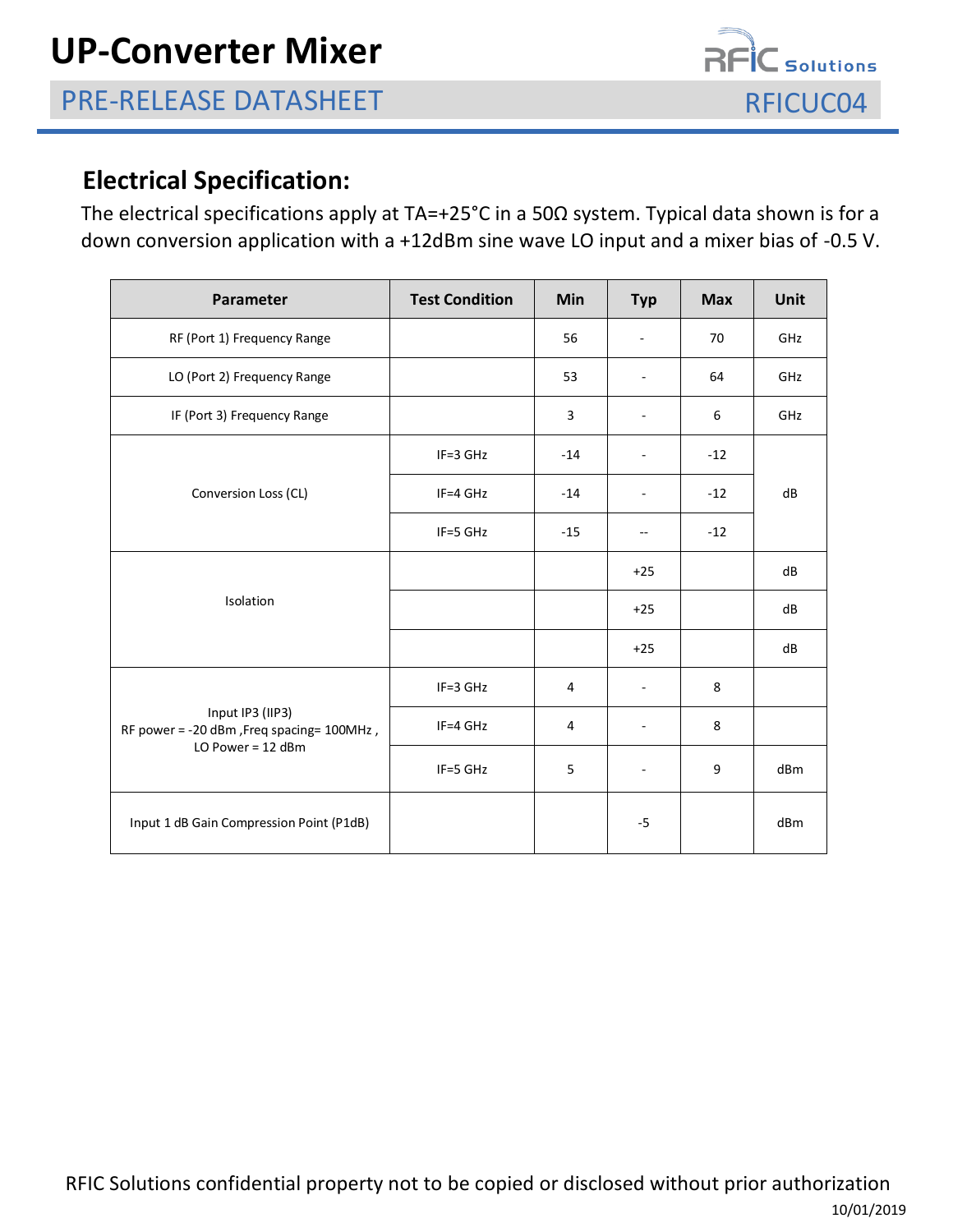

**Typical Performance Curves:** The test conditions and frequency plan below applies to all following sections, unless otherwise specified.

#### **Frequency spacing = 100 MHz , VMB (Mixer bias) = -0.5 V,LO power =12dBm**





RFIC Solutions confidential property not to be copied or disclosed without prior authorization 10/01/2019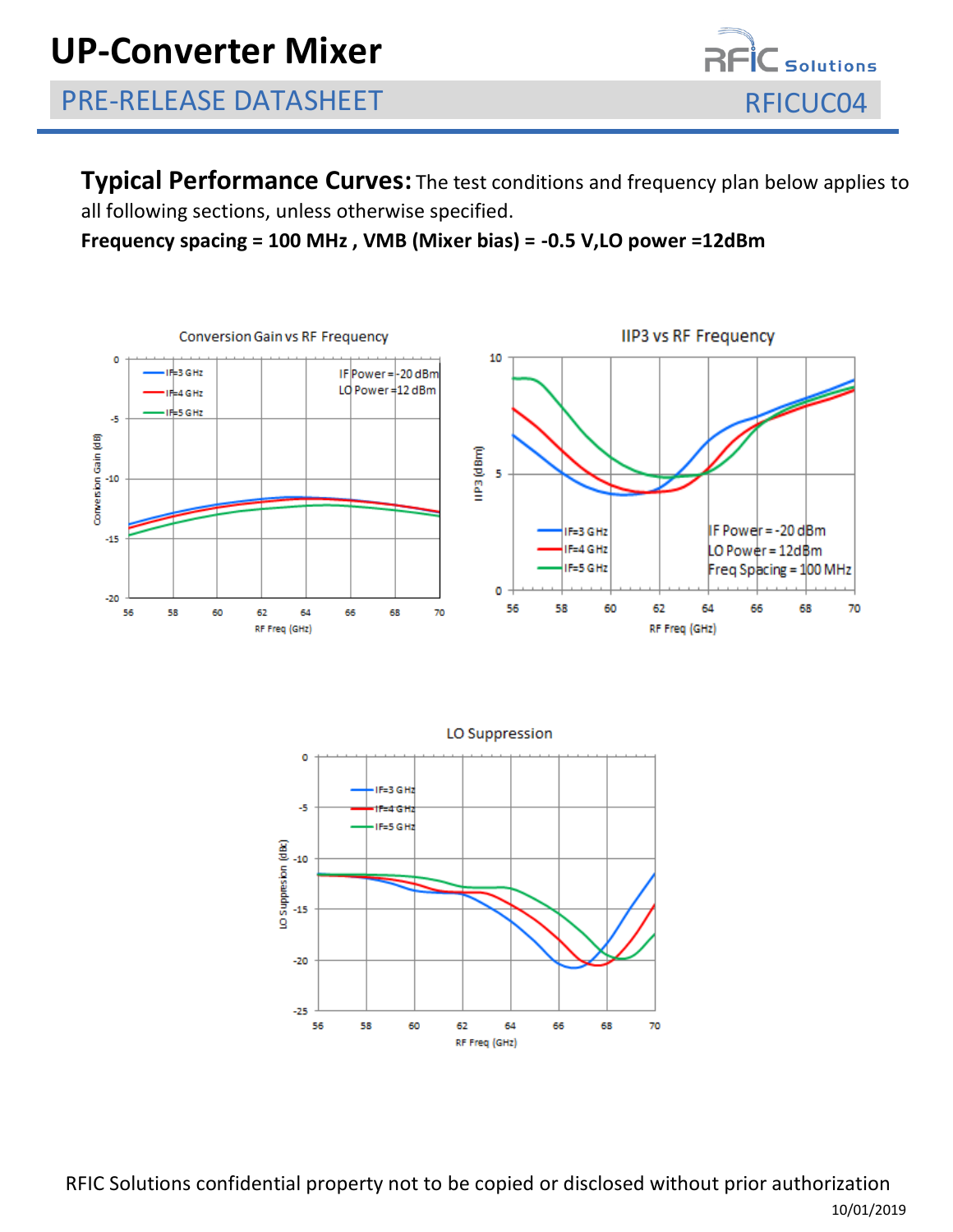### PRE-RELEASE DATASHEET RELEASE OF A SERIE RELEASE OF A SERIE RELEASE OF A SERIE RELEASE OF A SERIE RELEASE OF A

—<br>— Solutions





RFIC Solutions confidential property not to be copied or disclosed without prior authorization 10/01/2019